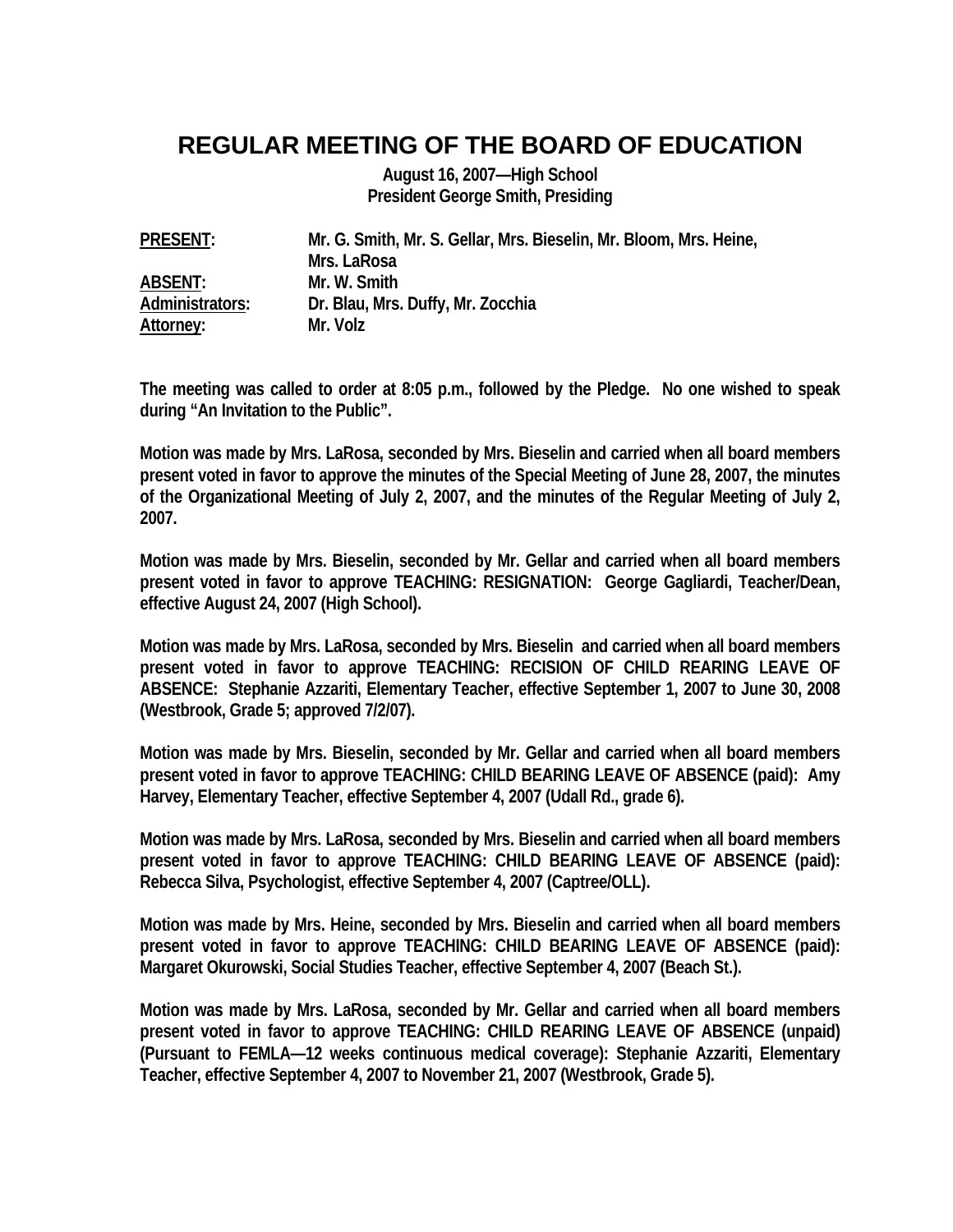**Page 2 Regular Meeting August 16, 2007** 

**Motion was made by Mrs. Heine, seconded by Mrs. LaRosa and carried when all board members present voted in favor to approve TEACHING: CHILD REARING LEAVE OF ABSENCE (unpaid) (Pursuant to FEMLA—12 weeks continuous medical coverage): Kerri DeBetta, Elementary Teacher, effective September 4, 2007 to November 21, 2007 (Bayview, Kindergarten).** 

**Motion was made by Mrs. Bieselin, seconded by Mrs. Heine and carried when all board members present voted in favor to approve TEACHING: CHILD REARING LEAVE OF ABSENCE (unpaid): Stephanie Azzariti, Elementary Teacher, effective November 26, 2007 to June 30, 2008 (Westbrook, grade 5).** 

**Motion was made by Mrs. LaRosa, seconded by Mrs. Bieselin and carried when all board members present voted in favor to approve TEACHING: CHILD REARING LEAVE OF ABSENCE (unpaid): Deborah Chizik, Elementary Teacher, effective September 1, 2007 to June 30, 2008 (PJB, grade 2).** 

**Motion was made by Mrs. LaRosa, seconded by Mr. Gellar and carried when all board members present voted in favor to approve TEACHING: CHILD REARING LEAVE OF ABSENCE (unpaid): Kelly Farrell, Elementary Teacher, effective September 1, 2007 to June 30, 2008 (Westbrook, grade 3).** 

**Motion was made by Mr. Gellar, seconded by Mrs. LaRosa and carried when all board members present voted in favor to approve TEACHING: CHILD REARING LEAVE OF ABSENCE (unpaid): Melissa Torres-Gallegos, Psychologist, effective September 1, 2007 to June 30, 2008 (St. Johns).** 

**Motion was made by Mrs. Heine, seconded by Mrs. Bieselin and carried when all board members present voted in favor to approve TEACHING: LEAVE OF ABSENCE (unpaid): Paulina Zarokostas, Guidance Counselor, effective September 4, 2007 to November 16, 2007 (High School).** 

**Motion was made by Mrs. LaRosa, seconded by Mrs. Bieselin and carried when all board members present voted in favor to approve TEACHING: LEAVE OF ABSENCE (unpaid): Danielle Griffin, Mathematics Teacher, effective September 4, 2007 to June 30, 2008 (HS).** 

**Motion was made by Mrs. Bieselin, seconded by Mr. Gellar and carried when all board members present voted in favor to approve TEACHING: PROBATIONARY APPOINTMENT: Kristen Drake, Art Teacher, effective September 4, 2007 to September 3, 2010 (Beach/Udall, step 14, replacing A. Brady).** 

**Motion was made by Mrs. Heine, seconded by Mrs. LaRosa and carried when all board members present voted in favor to approve TEACHING: PROBATIONARY APPOINTMENT: Ann Hecht, Family and Consumer Science Teacher, effective September 4, 2007 to September 3, 2010 (HS, step 21, replacing N. Silvestrini).** 

**Motion was made by Mrs. LaRosa, seconded by Mr. Gellar and carried when all board members present voted in favor to approve TEACHING: PROBATIONARY APPOINTMENT: Jennifer Colonna, Foreign Language Teacher, effective September 4, 2007 to September 3, 2010 (Beach/HS, step 24, replacing A. Stuart).**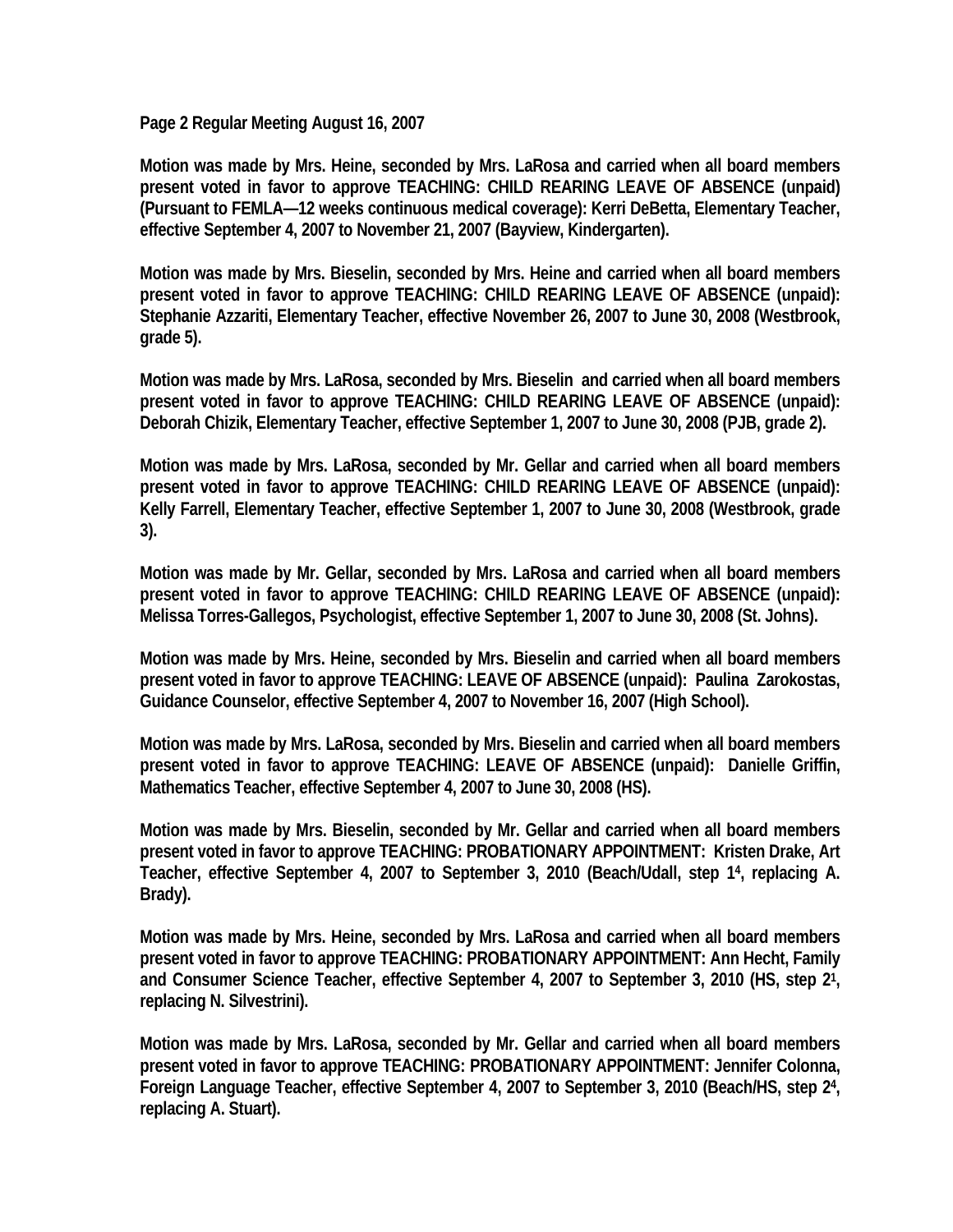**Page 3 Regular Meeting August 16, 2007** 

**Motion was made by Mr. Gellar, seconded by Mrs. Bieselin and carried when all board members present voted in favor to approve TEACHING: PROBATIONARY APPOINTMENT: Monica Sandford, Foreign Language Teacher/FLES, effective September 4, 2007 to September 3, 2010 (district-wide, step 21, new budgeted position).** 

**Motion was made by Mrs. LaRosa, seconded by Mrs. Heine and carried when all board members present voted in favor to approve TEACHING: PROBATIONARY APPOINTMENT: Robyn Amundsen, Psychologist, effective September 4, 2007 to January 21, 2010 (Bellew/Oquenock, step 24, new budgeted position).** 

**Motion was made by Mrs. Bieselin, seconded by Mrs. Heine and carried when all board members present voted in favor to approve TEACHING: PROBATIONARY APPOINTMENT: Stephanie Cossio, Special Education Teacher, effective September 4, 2007 to September 3, 2009 (Beach St., step 24, replacing M. Magnatta).** 

**Motion was made by Mrs. LaRosa, seconded by Mr. Gellar and carried when all board members present voted in favor to approve TEACHING: REGULAR SUBSTITUTE APPOINTMENT: Jessica Heal, Elementary Teacher, effective September 4, 2007 to June 30, 2008 (Bayview, grade 1, step 12, replacing D. Chizik).** 

**Motion was made by Mrs. Bieselin, seconded by Mr. Gellar and carried when all board members present voted in favor to approve TEACHING: REGULAR SUBSTITUTE APPOINTMENT: Lauren Knyper, Elementary Teacher, effective September 4, 2007 to June 30, 2008 (Westbrook, kindergarten, step 25, replacing K. Farrell).** 

**Motion was made by Mrs. Bieselin, seconded by Mrs. LaRosa and carried when all board members present voted in favor to approve TEACHING: REGULAR SUBSTITUTE APPOINTMENT: Christopher Hachmann, Psychologist, effective September 4, 2007 to June 30, 2008 (St. John's, Step 18, replacing M. Torres-Gallegos).** 

**Motion was made by Mrs. Bieselin, seconded by Mrs. LaRosa and carried when all board members present voted in favor to approve TEACHING: PART TIME APPOINTMENT: Nancy Silvestrini, Family and consumer Science Teacher, effective September 4, 2007 to June 30, 2008 (Udall Rd., Step 32 prorated at .4, replacing J. Hartling).** 

**Motion was made by Mrs. LaRosa, seconded by Mrs. Bieselin and carried when all board members present voted in favor to approve TEACHING: PART TIME APPOINTMENT: Jason Lopiccolo, Guidance Counselor, effective September 4, 2007 to June 30, 2008 (Udall Rd., Step 26 prorated at .5; continuing position).** 

**Motion was made by Mrs. Heine, seconded by Mrs. LaRosa and carried when all board members present voted in favor to approve TEACHING: PART TIME APPOINTMENT: Pamela Cirasole, Music Teacher, effective September 4, 2007 to June 30, 2008 (Oquenock, Step 66 prorated at .5; continuing position).**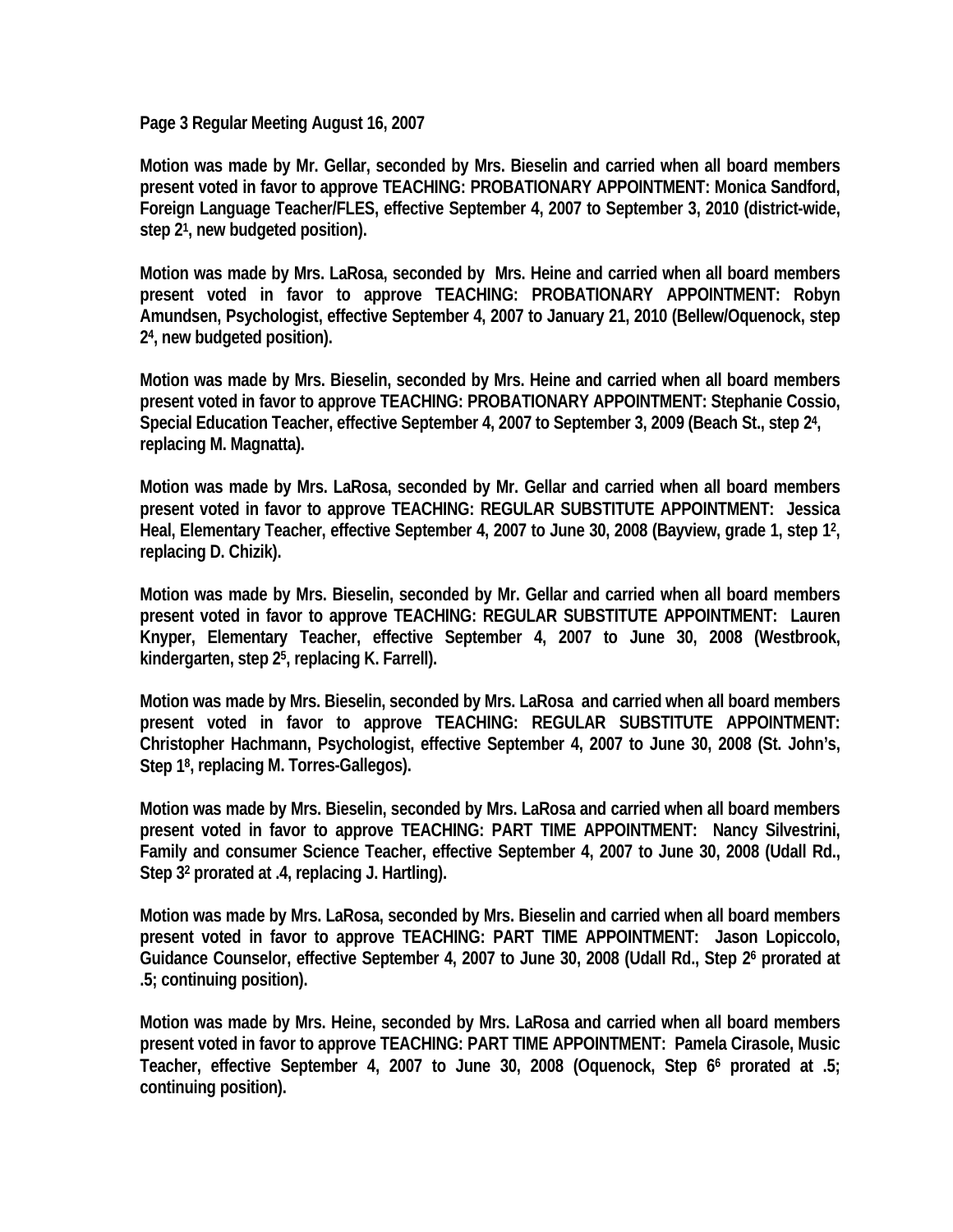**Page 4 Regular Meeting August 16, 2007** 

**Motion was made by Mrs. Bieselin, seconded by Mrs. LaRosa and carried when all board members present voted in favor to approve TEACHING: PART TIME APPOINTMENT: Donald Larsen, Music Teacher, effective September 11, 2007 to June 11, 2008 (Beach/Udall; step 173 prorated at .4; continuing position).** 

**Motion was made by Mrs. Bieselin, seconded by Mr. Gellar and carried when all board members present voted in favor to approve TEACHING: PART TIME APPOINTMENT: Marissa Aramini, Reading Teacher, effective September 4, 2007 to June 30, 2008 (Captree, step 64 prorated at .6; continuing position).** 

**Motion was made by Mr. Gellar, seconded by Mrs. Bieselin and carried when all board members present voted in favor to approve CLASSIFIED CIVIL SERVICE: RETIREMENT: Colette Ribaudo, Senior Clerk Typist, effective August 20, 2007.** 

**Motion was made by Mrs. Bieselin, seconded by Mr. Gellar and carried when all board members present voted in favor to approve CLASSIFIED CIVIL SERVICE: PROBATIONARY APPOINTMENT: Susan DiGrigoli, Bus Matron, effective August 30, 2007, Step 1, (Transportation; replacing D. Ninivaggi, who resigned).** 

**Motion was made by Mrs. LaRosa, seconded by Mrs. Bieselin and carried when all board members present voted in favor to approve CLASSIFIED CIVIL SERVICE: PROBATIONARY APPOINTMENT: Deborah Falcon, Accountant, effective August 6, 2007, Step 1, District Office (new position, replacing former Assistant Business Manager position).** 

**Motion was made by Mrs. LaRosa, seconded by Mrs. Bieselin and carried when all board members present voted in favor to approve CLASSIFIED CIVIL SERVICE: PROBATIONARY APPOINTMENT: Josephine Mariani, Cafeteria Aide, effective September 4, 2007, Step 1, Bayview (replacing D. Scherer who is now full time TA).** 

Motion was made by Mrs. Heine, seconded by Mr. Gellar **and carried when all board members present voted in favor to approve CLASSIFIED CIVIL SERVICE: PROBATIONARY APPOINTMENT: Maureen O'Connor, Clerk Typist, effective August 20, 2007, Step 1, District Office (replacing L. Castagna, who is now at HS; she replaced M. Gariglio, who replaced C. Albanese, who retired).** 

**Motion was made by Mrs. LaRosa, seconded by Mr. Gellar and carried when all board members present voted in favor to approve CLASSIFED CIVIL SERVICE: PROBATIONARY APPOINTMENT: William Reese, Bus Matron, effective August 30, 2007, Step 1 (Transportation, replacing D. Lennon, who resigned).** 

**Motion was made by Mrs. Bieselin, seconded by Mr. Gellar and carried when all board members present voted in favor to approve CLASSIFIED CIVIL SERVICE: PROBATIONARY APPOINTMENT: Diane Vargas, Cafeteria Aide, effective September 4, 2007, Step 1 (Captree; replacing D. Sullivan who is now a full time teacher aide).**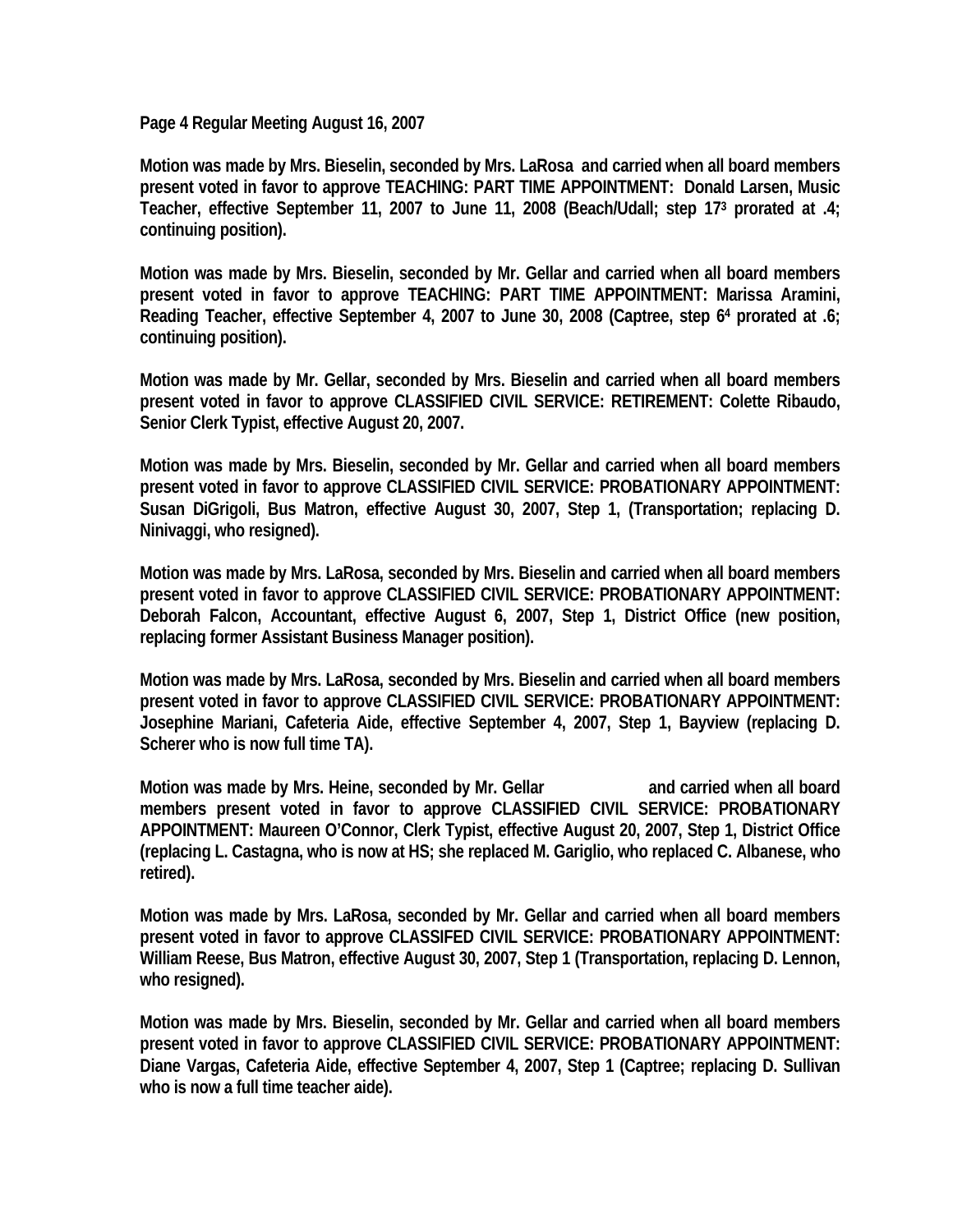**Page 5 Regular Meeting August 16, 2007** 

**Motion was made by Mrs. LaRosa, seconded by Mrs. Bieselin and carried when all board members present voted in favor to approve CLASSIFIED CIVIL SERVICE: CHANGE IN TITLE: Joseph Troiano, Custodial Worker I, effective July 16, 2007, Step 6 (PJB; change from Groundskeeper).** 

**Motion was made by Mrs. Bieselin, seconded by Mr. Bloom and carried when all board members present voted in favor to approve CLASSIFIED CIVIL SERVICE: CHANGE IN STATUS: Jo-Ann Brodsky, Senior Clerk Typist, effective August 20, 2007, Step 12, District Office, change from Senior clerk Typist at Beach Street to Senior clerk Typist at District Office (replacing C. Ribaudo, retired).** 

**Motion was made by Mrs. LaRosa, seconded by Mr. Bloom and carried when all board members present voted in favor to approve CLASSIFIED CIVIL SERVICE: CHANGE IN STATUS: Roberta Grieco, Senior Clerk Typist, effective August 28, 2007, Step 12, District Office, changing from 12 months to 10 months.** 

**Motion was made by Mrs. LaRosa, seconded by Mr. Bloom and carried when all board members present voted in favor to approve CLASSIFIED CIVIL SERVICE: CHANGE IN STATUS: Diane Scherer, Teacher Aide, effective September 4, 2007, Step 3, Bayview (new position).** 

**Motion was made by Mr. Gellar, seconded by Mrs. Bieselin and carried when all board members present voted in favor to approve CLASSIFIED CIVIL SERVICE: CHANGE IN STATUS: Dana Sullivan, Teacher Aide, effective September 4, 2007, Step 2, Captree (new position).** 

**Motion was made by Mrs. Bieselin, seconded by Mrs. Heine and carried when all board members present voted in favor to approve CLASSIFIED CIVIL SERVICE: LEAVE OF ABSENCE (Pursuant to FEMLA—12 Weeks Continuous Medical Coverage): Anita Diaz, Senior Account Clerk, effective September 6, 2007 to September 28, 2007 (District Office).** 

**Motion was made by Mrs. LaRosa, seconded by Mr. Gellar and carried when all board members present voted in favor to approve CLASSIFIED CIVIL SERVICE: SUBSTITUTE CLERICAL (\$11.00/HR): Joseph W. Bacchi, III, effective July 24, 2007.** 

**Motion was made by Mr. Gellar, seconded by Mrs. Bieselin and carried when all board members present voted in favor to approve CLASSIFIED CIVIL SERVICE: SUBSTITUTE CUSTODIAN (\$9.75/HR): Daniel Trupia, effective June 20, 2007.** 

**Motion was made by Mrs. Bieselin, seconded by Mr. Gellar and carried when all board members present voted in favor to approve OTHER: SUBSTITUTE TEACHERS (\$105 per diem), effective September 5, 2007: John Litowski,** *student teacher***; \*Meaghan Faas,** *student teacher***, \*Dana Muenckler,** *student teacher.* **\*Conditional Pending Fingerprint Clearance**

**Motion was made by Mr. Gellar, seconded by Mrs. Heine and carried when all board members present voted in favor to approve OTHER: EQUIPMENT/UNIFORM COORDINATORS 2007-08: Scott Craig, H.S.; Robert Kollar, Udall Rd. MS; Vincent Luvera and Denise Cain, Beach St. MS (half each).**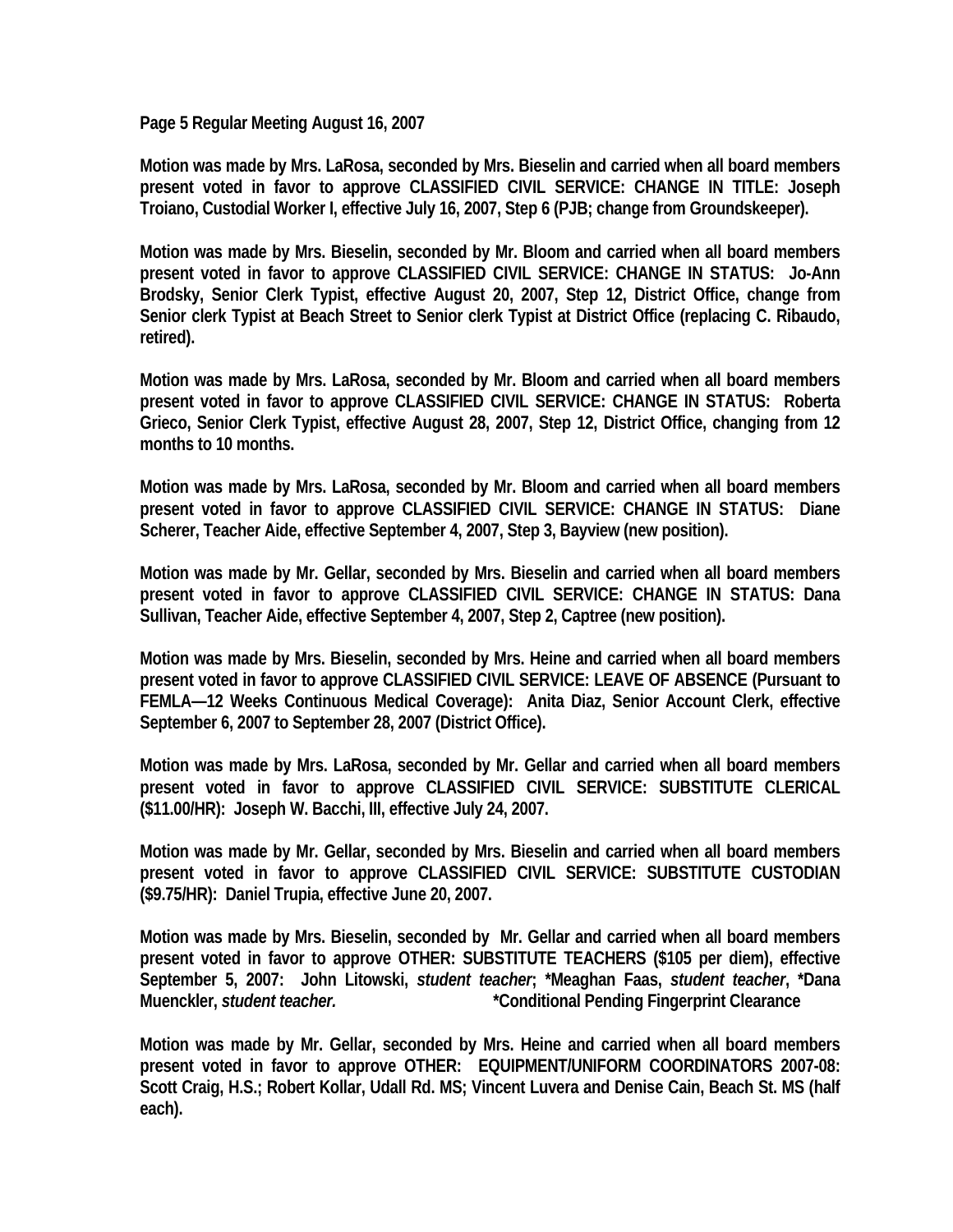**Page 6 Regular Meeting August 16, 2007** 

**Motion was made by Mrs. Bieselin, seconded by Mr. Gellar and carried when all board members present voted in favor to approve OTHER: 2007-08 FALL HIGH SCHOOL COACHES – revised: Girls Soccer: Krista Pitman, JV 2 Coach (replacing N. Herzog, appointed 6/14/07 meeting). Cheerleading: Jennifer Glaser, JV9 Coach (replacing M. Cavanagh, appointed 6/14/07 meeting).** 

**Motion was made by Mrs. Bieselin, seconded by Mrs. Heine and carried when all board members present voted in favor to approve OTHER: SUMMER SCHOOL PRINCIPAL – July 9, 2007 to August 17, 2007: Joann Hilbert - \$7,255.** 

**Motion was made by Mr. Gellar, seconded by Mrs. LaRosa and carried when all board members present voted in favor to approve OTHER: SUMMER SCHOOL FACULTY – July 9, 2007 to August 15, 2007: English Teachers - \$2,301 per class for a full session: Tracy Pisano – 2 classes, 1 regents review; Jessica Verga – 2 classes. Mathematics Teachers - \$2,301 per class for a full session: Nash Birnholz – 1 class, 2 regents reviews; Maria Caruso – 2 classes; Beth Ann Crimi – 2 classes; Kristin Doerr – 2 regents reviews; James Grover – 3 classes. Science Teachers - \$2,301 per class for a full session: Anthony Abbate – 1 class, 1 regents review; John Giordano – 1 class, 1 regents review; Brian Haldenwang – 1 class; Christine Maritato – 1 regents review; Victoria Newell – 2 regents reviews; Thomas Vitti – 2 classes, 1 regents review. Social Studies Teachers - \$2,301 per class for a full session: Michelle DaSilva Burke – 1 class; Thomas Compitello – 1 regents review; Edward Jablonski – 1 class; David Moglia – 3 regents reviews; Kevin Murphy – 2 classes; Robert Weiss – 2 classes, 1 regents review. Clerical: Kathleen Powers. Paraprofessional: Doreen Montefusco.** 

**The Finance Committee and the Buildings & Grounds Committee met on 8/16/07, as reported on by Mr. Gellar. The Treasurer's Report for May and June was presented. Ending balance April 29 - \$890,359.20; ending balance May 31 - \$32,581,826.14; and ending balance June 30 - \$16,227,070.65. Motion was made by Mrs. LaRosa, seconded by Mrs. Bieselin and carried when all board members present voted in favor to accept Treasurer's Reports.** 

**Motion was made by Mr. Gellar, seconded by Mrs. Bieselin and carried when all board members present voted in favor to approve the following bids: Dairy – awarded to DiCarlo, Mivila, Savory Foods, T.A. Morris; total award \$2,656.02. Frozen Foods – awarded to DiCarlo Distributors, Mivila, Savory Foods, T.A. Morris; total award \$18,329.08. Meat – awarded to Flynn's Provisions, Mivila, Savory Foods, T.A. Morris; total award \$3,106.50. Bread – awarded to Modern Italian Bakery, total award \$25,330.23. Bagels – awarded to Triple A Bagels, total award \$14,000.00. Ice Cream with Equipment – awarded to Circusman Ice Cream, total award \$7,067.00. Paper – awarded to APPCO Paper & Plastics, Borax, Imperial Bag & Paper Co., Mivila, New Paper & Chemical; total award \$21,189.59. Snacks – awarded to Cookies and More, DiCarlo Distributors, Jaybee Distributors, MAKKO of Brooklyn, Savory Foods; total award \$54,433.47. Cafeteria – awarded to DiCarlo Distributors, Jaybee Distributors, Mivila, Savory Foods, T.A. Morris; total award \$9,194.04. Chemicals – awarded to Ecolab \$60.05. Drinks – awarded to Coca Cola, Cookies & More, Galaxie Coffee, Daily Grind Gourmet Coffee, Big Geyser, Jaybee Distributors, Savory Foods, Snapple, T.A. Morris, Mountain Service Distributors; total award \$11,339.06.**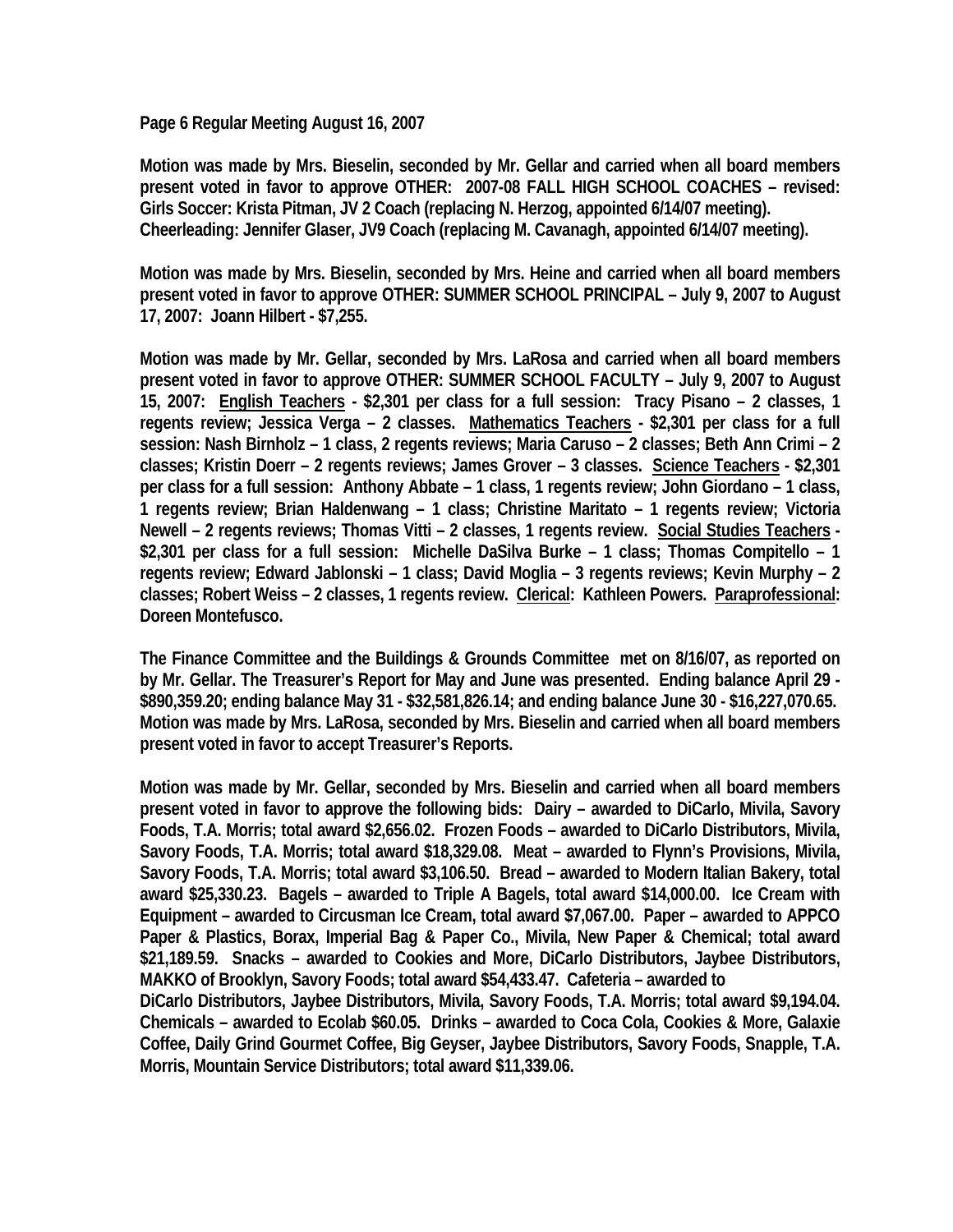**Page 7 Regular Meeting August 16, 2007** 

**Motion was made by Mrs. Bieselin, seconded by Mrs. Heine and carried when all board members present voted in favor to approve donations, with thanks, from Life Touch National School Studios \$1,556.64; and from Suffolk Association of School Business Officials for \$1,000.** 

**Motion was made by Mr. Gellar, seconded by Mrs. Bieselin and carried when all board members present voted in favor to declare as surplus, and dispose of as Business Office sees fit, the following items: GE Washer, Udall Rd. MS Serial #42366G; Two Pianos, High School, Serial # 123567 & 114775; Computer monitors, equipment in Room 153 at High School; one lawnmower.** 

**Motion was made by Mrs. LaRosa, seconded by Mrs. Bieselin and carried when all board members present voted in favor to approve the following Health Service Contract with West Islip UFSD: Lindenhurst UFSD (Our Lady of Perpetual Help) 2 students @ \$612.00 = \$1224.00.** 

**Motion was made by Mr. Gellar, seconded by Mrs. Heine and carried when all board members present voted in favor to approve board delegate, Sharon Bieselin and Alternate, George Smith to the NYSSBA annual convention.** 

**Motion was made by Mrs. LaRosa, seconded by Mr. Gellar and carried when all board members present voted in favor to approve WIASA Memorandum of Agreement, July 1, 2007 – June 30, 2011.** 

**Motion was made by Mrs. LaRosa, seconded by Mrs. Bieselin and carried when all board members present voted in favor to approve Memorandum of Agreement with Nurses, September 1, 2007 – August 31, 2011.** 

**Motion was made by Mr. Gellar, seconded by Mrs. Bieselin and carried when all board members present voted in favor to approve resolution calling Special District Meeting and Notice of Special District Meeting, Absentee Ballots and Registration of Voters, and setting amount of bond at \$22.7 million. Date for Special District Meeting is October 2, 2007.** 

**Motion was made by Mr. Gellar, seconded by Mrs. Bieselin and carried when all board members present voted in favor to approve Terms and Conditions of Employment for Microcomputer Repair Technicians.** 

**Motion was made by Mrs. Bieselin, seconded by Mr. Bloom and carried when all board members present voted in favor to approve Terms and Conditions of Employment for Assistant Superintendent for Human Resources.** 

**NOTICES/REMINDERS: First Day of School for Teachers is September 4th, and for students,**  September 6<sup>th</sup>.

**"An Invitation to the Public" was held, with two residents speaking. Subjects of concern have been recorded in log.**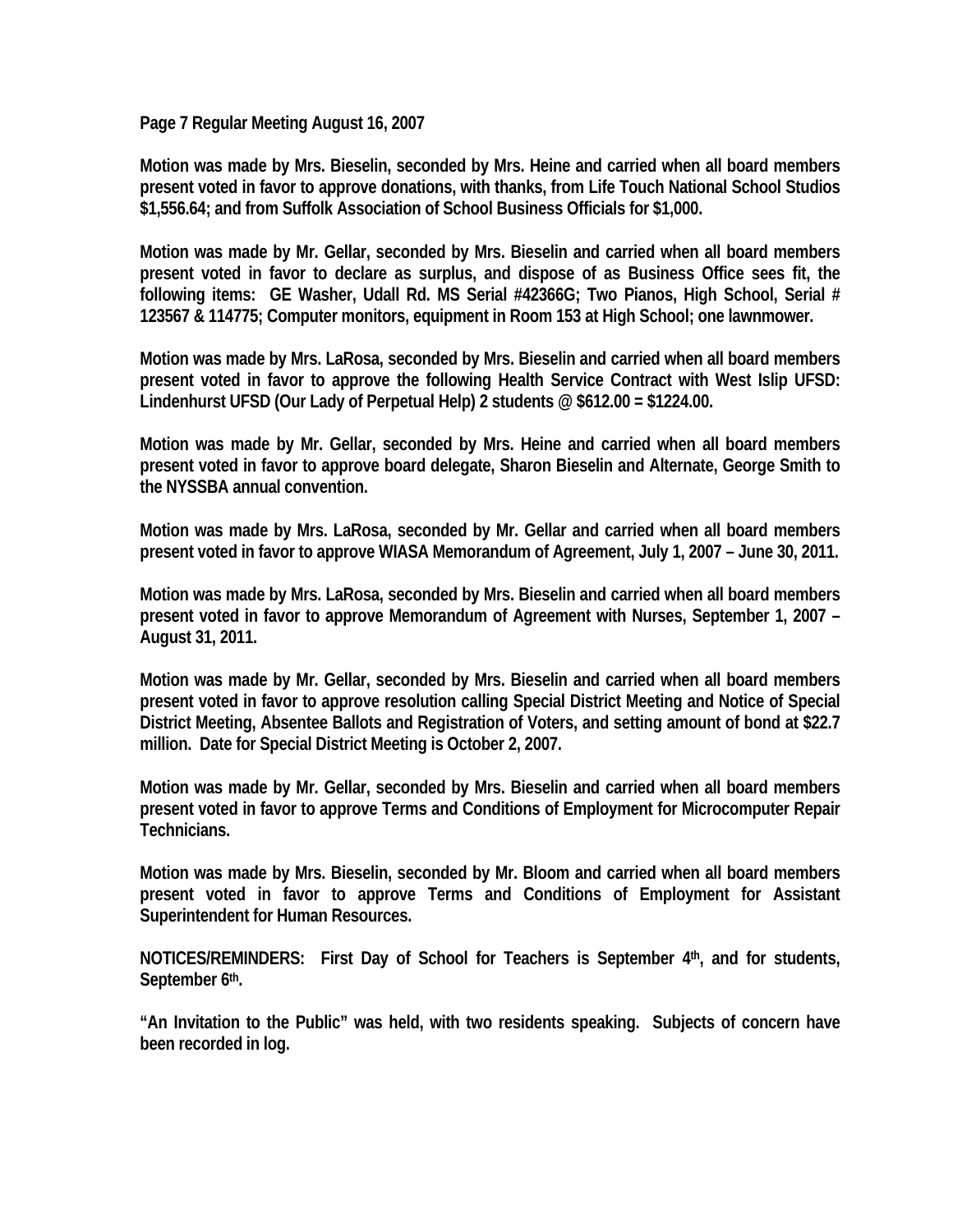**Page 8 Regular Meeting August 16, 2007** 

**Motion was made by Mrs. Heine, seconded by Mrs. Bieselin and carried when all board members present voted in favor to adjourn to Executive Session at 8:33 PM, for the purpose of discussing personnel, negotiations and/or litigation.** 

**Meeting was reconvened at 9:37 PM on motion made by Mrs. Bieselin, seconded by Mr. Gellar and carried when all board members present voted in favor.** 

**Motion was made by Mrs. Bieselin, seconded by Mr. Gellar and carried when all board members present voted in favor to approve Administrative Merit Pay for John Mullins, Ken Hartill, Anne Shierant, Debbie Vertovez and Wayne Shierant, \$3,636 each; total \$21,815.** 

**Motion was made by Mrs. Bieselin, seconded by Mrs. Heine and carried when all board members present voted in favor, except Mr. Bloom who was opposed, to approve extension of probationary period for health teacher, Nicole Perperis, as per Teacher Agreement, through February 1, 2008.** 

**Meeting adjourned at 9:45 PM on motion by Mrs. Heine, seconded by Mr. Gellar and carried when all board members present voted in favor.** 

 **Respectfully submitted by** 

 **Carolyn J. Cross District Clerk** 

**All correspondence, reports or related materials referred to in these minutes are on file in the District Office.**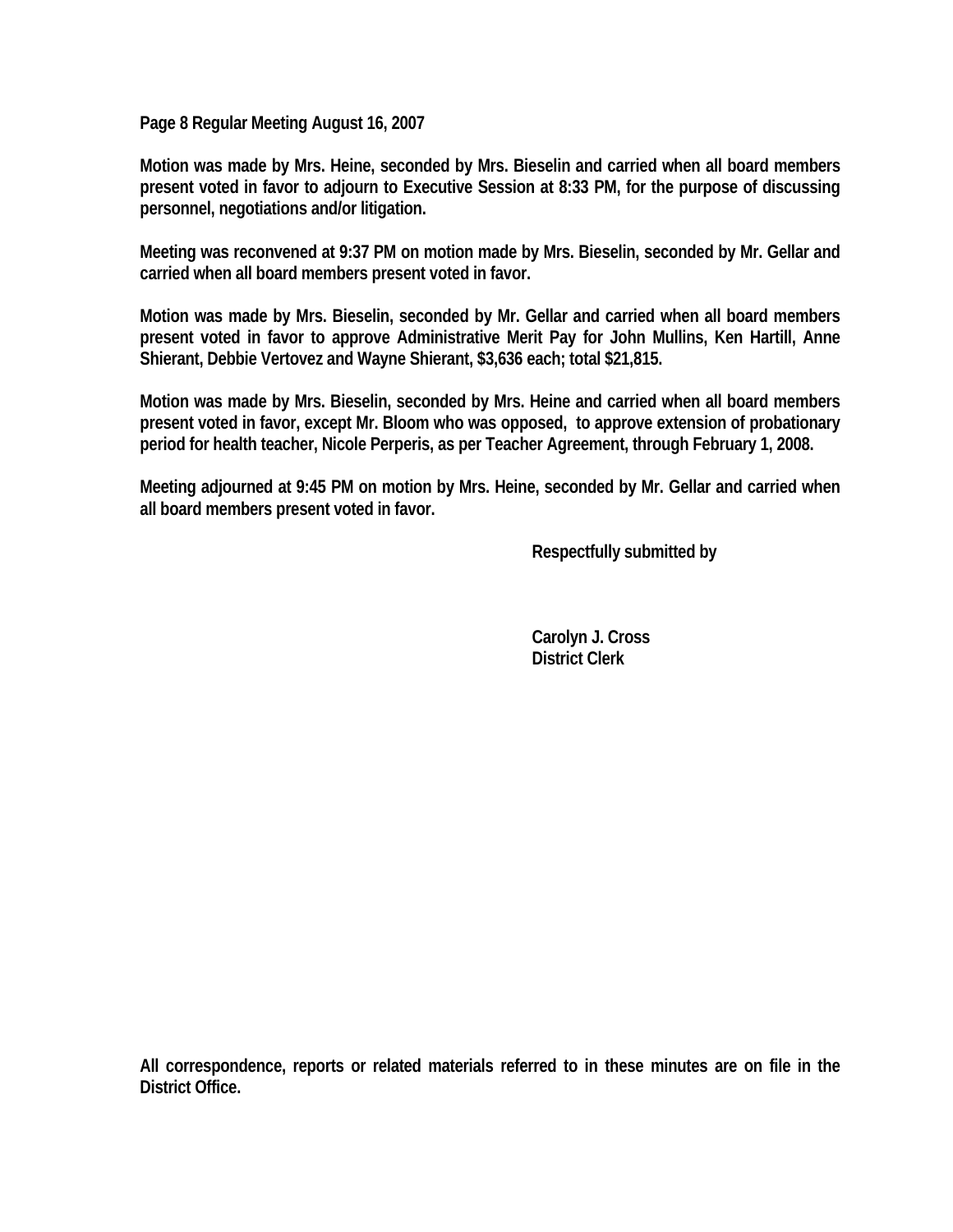## **SPECIAL MEETING OF THE BOARD OF EDUCATION August 28, 2007—District Office President George Smith, Presiding**

| <b>PRESENT:</b> | Mr. G. Smith, Mr. Gellar, Mrs. Bieselin, Mr. Bloom, Mrs. LaRosa, |
|-----------------|------------------------------------------------------------------|
|                 | Mr. W. Smith                                                     |
| ABSENT:         | Mrs. Heine                                                       |
| Administrators: | Dr. Blau, Mrs. Duffy, Mr. Stern, Mr. Zocchia                     |

**The meeting was called to order at 7:35 PM, followed by the Pledge. Announcements: Dr. Blau announced information about the enhanced STAR rebate from NYS Tax Department and indicated that the District will publicize this information.** 

**Motion was made by Mrs. Bieselin, seconded by Mr. Gellar and carried when all board members present voted in favor to approve TEACHING: RESIGNATION: Devon Podesta, Social Worker, effective August 24, 2007 (H.S., appointed 6/14/07).** 

**Motion was made by Mr. Gellar, seconded by Mrs. Bieselin and carried when all board members present voted in favor to approve TEACHING: LEAVE OF ABSENCE (unpaid) (Pursuant to FEMLA): Christina Kruer, Elementary Teacher, effective September 4, 2007 to September 28, 2007 (Westbrook, Grade 5).** 

**Motion was made by Mrs. Bieselin, seconded by Mr. Gellar and carried when all board members present voted in favor to approve TEACHING: PART TIME TEACHER/DEAN APPOINTMENT: Edward Kemnitzer, Teacher/Dean, effective September 4, 2007 (\$5,863 annual stipend; replacing G. Gagliardi).** 

**Motion was made by Mrs. Bieselin, seconded by Mr. Gellar and carried when all board members present voted in favor to approve OTHER: ATHLETIC TRAINER 2007-08: Nicole Perperis; ALTERNATIVE SCHOOL – September 4, 2007-June 30, 2008: Dawn Morrison, Coordinator (two nights; \$18,962 annual salary) and Thomas Vitti, Coordinator (two nights; \$18,962 annual salary); Laura Tramantano, Secretary. ALTERNATIVE SCHOOL FACULTY (\$7,806 per full year class): Nicole Cifelli, American Sign Language (1 class); Maria Meyer, Art (1 class); Siobhan Kelly, English (1 class); Paul Vecchione, English (1 class); Elizabeth Walsh-Bulger, English (1 class); Nicole Delaney, Health (1 class); Anne Marie DiVenti, Mathematics (1 class); Nancy Sybil, Mathematics (1 class); Brian Cameron, Physical Education (1 class, 1 semester); Joseph Nicolosi, Physical Education (1 class); Lucinda Lanzarotta, School Counselor (1 class); Jason Lopiccolo, School Counselor (1 class, 1 semester); Robert Matuozzi, School Psychologist (1 class); Theresa Stecker, School Psychologist (1 class); Nicole Delaney, Science (1 class); John Hulsmann, Science (1 class); Michael Hazelton, Social Studies (1 class); Eric Rao, Social Studies (1 class); Robert Timpson, Social Studies (1 class); Robert Weiss, Social Studies (1 class); Dennis Montalto, Special Education (1 class).**